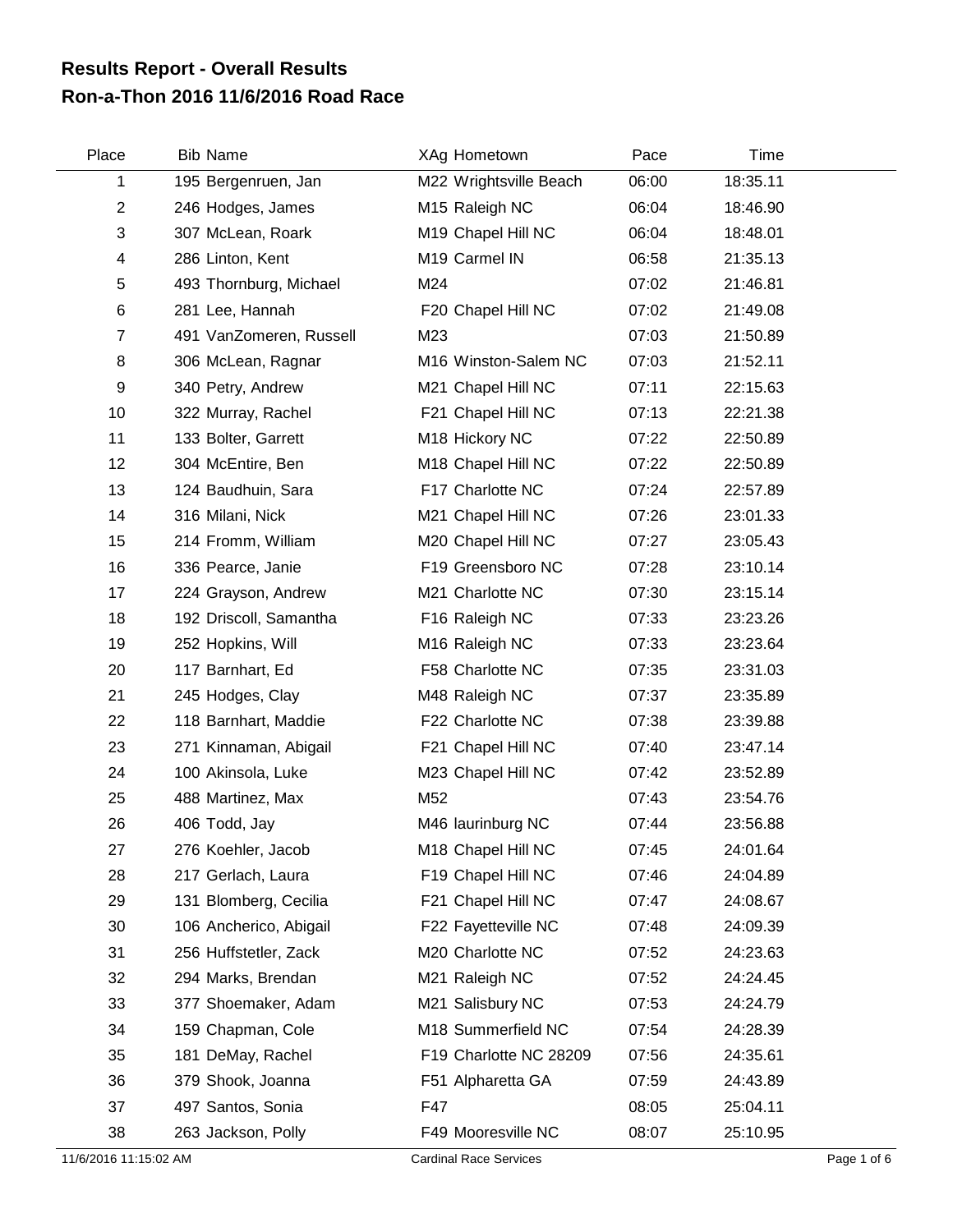| Place | <b>Bib Name</b>             | XAg Hometown         | Pace  | Time     |  |
|-------|-----------------------------|----------------------|-------|----------|--|
| 39    | 423 Wells, Freddie          | M21 Chapel Hill NC   | 08:19 | 25:45.88 |  |
| 40    | 225 Griffin, Phil           | M49 Winchester VA    | 08:24 | 26:02.99 |  |
| 41    | 334 Parron, James           | M53 Asheville NC     | 08:29 | 26:16.63 |  |
| 42    | 272 Kinnaman, John          | M48 Palo Alto CA     | 08:30 | 26:21.05 |  |
| 43    | 120 Barth, Courtney         | F18 RALEIGH NC       | 08:31 | 26:24.38 |  |
| 44    | 382 Sirpilla, Patrick       | M52                  | 08:38 | 26:46.20 |  |
| 45    | 132 Bobo, Kristi            | F46 Charlotte NC     | 08:39 | 26:50.24 |  |
| 46    | 428 Yapundich, Morgan       | F20 Chapel Hill NC   | 08:44 | 27:04.41 |  |
| 47    | 345 Pope, Hannah            | F17 Chapel Hill NC   | 08:44 | 27:05.89 |  |
| 48    | 320 Morgan, Davis           | M19 Hampden-Sydney V | 08:45 | 27:06.15 |  |
| 49    | 274 Koch, Edwina            | F22 Chapel Hill NC   | 08:47 | 27:13.84 |  |
| 50    | 243 Higginbotham, Jake      | M20 Hoschton GA      | 08:49 | 27:19.90 |  |
| 51    | 397 Sullivan, Aaron         | M21 Jacksonville NC  | 08:52 | 27:30.56 |  |
| 52    | 338 Peede, David            | M19 Chapel Hill NC   | 08:53 | 27:32.55 |  |
| 53    | 366 Saltzman, Elias         | M7 Chapel Hill NC    | 08:54 | 27:34.63 |  |
| 54    | 202 Erdossy, Karin          | F41                  | 08:58 | 27:48.64 |  |
| 55    | 490 King, Nora              | F <sub>17</sub>      | 09:00 | 27:53.89 |  |
| 56    | 489 King, Willa             | F <sub>19</sub>      | 09:00 | 27:54.13 |  |
| 57    | 227 Grover, Kurren          | M20 Chapel Hill NC   | 09:00 | 27:54.50 |  |
| 58    | 261 Hyman, Susan            | F22 Chapel Hill NC   | 09:06 | 28:11.48 |  |
| 59    | 175 Daniels, Conner         | F21 Durham NC        | 09:11 | 28:29.14 |  |
| 60    | 492 Stickel, Jessica        | F <sub>23</sub>      | 09:12 | 28:30.82 |  |
| 61    | 141 Brittain, Rachel        | F19 Eastover NC      | 09:14 | 28:37.90 |  |
| 62    | 265 Jessup, Sarah           | F21 Greensboro NC    | 09:14 | 28:38.63 |  |
| 63    | 494 Vanzomeren, Cindy       | F <sub>26</sub>      | 09:14 | 28:38.88 |  |
| 64    | 311 Melton, Ginger          | F21 Chapel Hill NC   | 09:19 | 28:53.07 |  |
| 65    | 270 Kidder, Elise           | F19 Davidson NC      | 09:21 | 28:58.88 |  |
| 66    | 143 Burns, David            | M20 Chapel Hill NC   | 09:22 | 29:01.13 |  |
| 67    | 125 Benevento, Nick         | M19                  | 09:22 | 29:03.14 |  |
| 68    | 138 Brickner, Amanda        | F12 Chapel Hill NC   | 09:24 | 29:06.89 |  |
| 69    | 341 Phipps, Victoria        | F21 Chapel Hill NC   | 09:24 | 29:07.90 |  |
| 70    | 296 Martin, McKinnon        | M21 Chapel Hill NC   | 09:26 | 29:14.88 |  |
| 71    | 127 Bennett, Mary Elizabeth | F21 Chapel Hill NC   | 09:26 | 29:15.15 |  |
| 72    | 139 Brickner, Tom           | M56 Chapel Hill NC   | 09:27 | 29:18.01 |  |
| 73    | 315 Meyer, Sabra            | F18 Fayetteville NC  | 09:27 | 29:19.14 |  |
| 74    | 385 Smith, Hailey           | F21 laurinburg NC    | 09:39 | 29:53.63 |  |
| 75    | 163 Chemmanam, Reuben       | M18 Chapel Hill NC   | 09:42 | 30:03.32 |  |
| 76    | 172 Cook, Carley            | F19 Chapel Hill NC   | 09:42 | 30:03.75 |  |
| 77    | 264 James, Madison          | F19 Chapel Hill NC   | 09:44 | 30:10.88 |  |
| 78    | 240 Hertel, Anna            | F17 Charlotte NC     | 09:45 | 30:12.89 |  |
| 79    | 433 Zeng, Shirley           | F20 Chapel Hill NC   | 09:45 | 30:13.89 |  |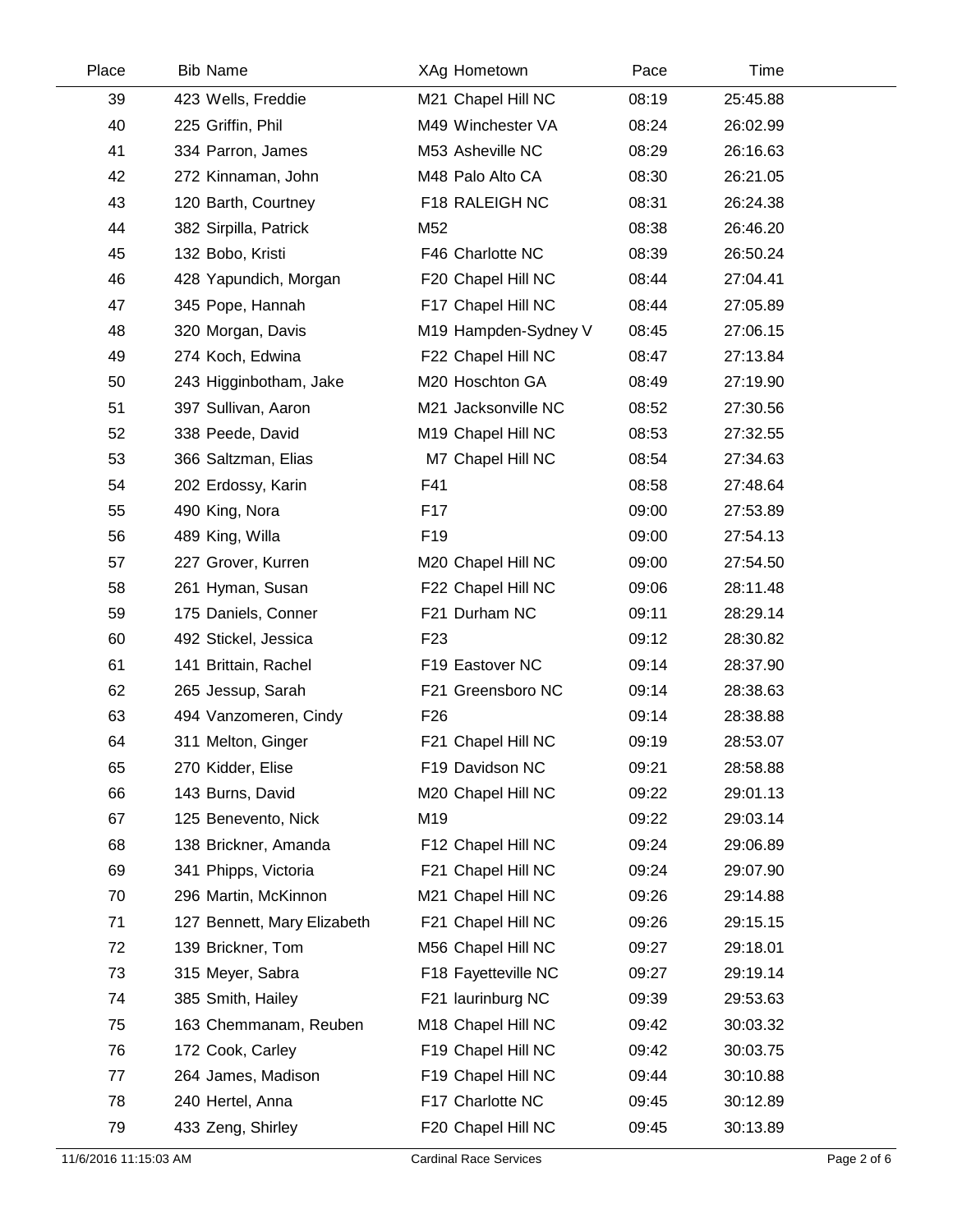| Place | <b>Bib Name</b>          | XAg Hometown         | Pace  | Time     |  |
|-------|--------------------------|----------------------|-------|----------|--|
| 80    | 119 Barnhart, Susan      | F56 Charlotte NC     | 09:46 | 30:15.88 |  |
| 81    | 327 Opdyke, Bonnie       | F18 Hickory NC       | 09:46 | 30:17.64 |  |
| 82    | 188 Donnelly, Brynn      | F18 Chapel Hill NC   | 09:48 | 30:21.88 |  |
| 83    | 242 Hertel, Stacy        | F48 Charlotte NC     | 09:48 | 30:23.89 |  |
| 84    | 396 Storey, Claire       | F21 Chapel Hill NC   | 09:50 | 30:28.49 |  |
| 85    | 149 Cameron, Georgia     | F21 Chapel Hill NC   | 09:50 | 30:28.54 |  |
| 86    | 191 Donnelly, Patti      | F48 Chapel Hill NC   | 09:51 | 30:33.14 |  |
| 87    | 193 Dromerick, Laura     | F23 Chicago IL       | 09:51 | 30:33.63 |  |
| 88    | 330 Page, Alison         | F21 Chapel Hill NC   | 09:52 | 30:34.49 |  |
| 89    | 343 Pongetti, Jessie     | F21 Chapel Hill NC   | 09:52 | 30:35.49 |  |
| 90    | 140 Brinson, Rachel      | F21 Chapel Hill NC   | 09:52 | 30:36.38 |  |
| 91    | 344 Pongetti, Kim        | F49 charlotte NC     | 09:53 | 30:38.05 |  |
| 92    | 209 Fowler, Carolina     | F19 Chapel Hill NC   | 09:53 | 30:38.13 |  |
| 93    | 282 Lesha, Lauren        | F18 Chapel Hill NC   | 09:53 | 30:38.77 |  |
| 94    | 134 Boudreau, Julia      | F18 Chapel Hill NC   | 09:53 | 30:38.89 |  |
| 95    | 230 Halter, Allie        | F21 Charlotte NC     | 09:54 | 30:41.14 |  |
| 96    | 239 Henriques, William   | M21 Charlotte NC     | 09:54 | 30:41.39 |  |
| 97    | 413 Vanderford, Teresa   | F56 Chapel Hill NC   | 09:56 | 30:47.14 |  |
| 98    | 498 Paulsen, Eric        | M21                  | 10:00 | 31:00.74 |  |
| 99    | 403 Tierney, Andrea      | F51 Greensboro NC    | 10:01 | 31:01.88 |  |
| 100   | 395 Stewart, Kimberly    | F46 Pfafftown NC     | 10:11 | 31:34.26 |  |
| 101   | 394 Stewart, John        | M50 Pfafftown NC     | 10:11 | 31:34.65 |  |
| 102   | 302 McCarthy, Chuck      | M54 Wilmington NC    | 10:13 | 31:39.40 |  |
| 103   | 280 Lebhar, Michael      | M22 Chapel Hill NC   | 10:13 | 31:41.13 |  |
| 104   | 136 Brandt, Maya         | F9 Chapel Hill NC    | 10:33 | 32:41.60 |  |
| 105   | 289 Loren, Megan         | F21 Waxhaw NC        | 10:33 | 32:41.64 |  |
| 106   | 234 Hamby, Victoria      | F21 Chapel Hill NC   | 10:33 | 32:41.88 |  |
| 107   | 185 DeSena, Grace        | F19 Cornelius NC     | 10:34 | 32:43.89 |  |
| 108   | 150 Campbell, Jonathan   | M23 Chicago IL       | 10:35 | 32:49.96 |  |
| 109   | 200 Ellis, Caitlyn       | F22 Chicago IL       | 10:36 | 32:50.29 |  |
| 110   | 305 McGann, Jordan       | F18 Raleigh NC       | 10:38 | 32:58.14 |  |
| 111   | 236 Harre, Elizabeth     | F20 Chapel Hill NC   | 10:39 | 33:02.40 |  |
| 112   | 144 Butler, Courtney     | F21 BURLINGTON NC    | 10:40 | 33:02.63 |  |
| 113   | 384 Sivakumar, Anjeli    | F21 Chapel Hill NC   | 10:40 | 33:02.90 |  |
| 114   | 174 Cubit, Amy           | F19 Chapel Hill NC   | 10:40 | 33:03.16 |  |
| 115   | 308 McNamee, Megan       | F55 Charlotte NC     | 10:40 | 33:04.88 |  |
| 116   | 380 Shriver, Katharine   | F19 Morrisville NC   | 10:43 | 33:12.22 |  |
| 117   | 487 Joyner, Caroline     | F <sub>20</sub>      | 10:43 | 33:12.64 |  |
| 118   | 207 Ford, Pamela         | F50 Winston Salem NC | 10:45 | 33:18.64 |  |
| 119   | 148 Caldwell, MaryClaire | F18 Raleigh NC       | 10:47 | 33:25.65 |  |
| 120   | 258 Hulme, Scott         | M53                  | 10:50 | 33:35.30 |  |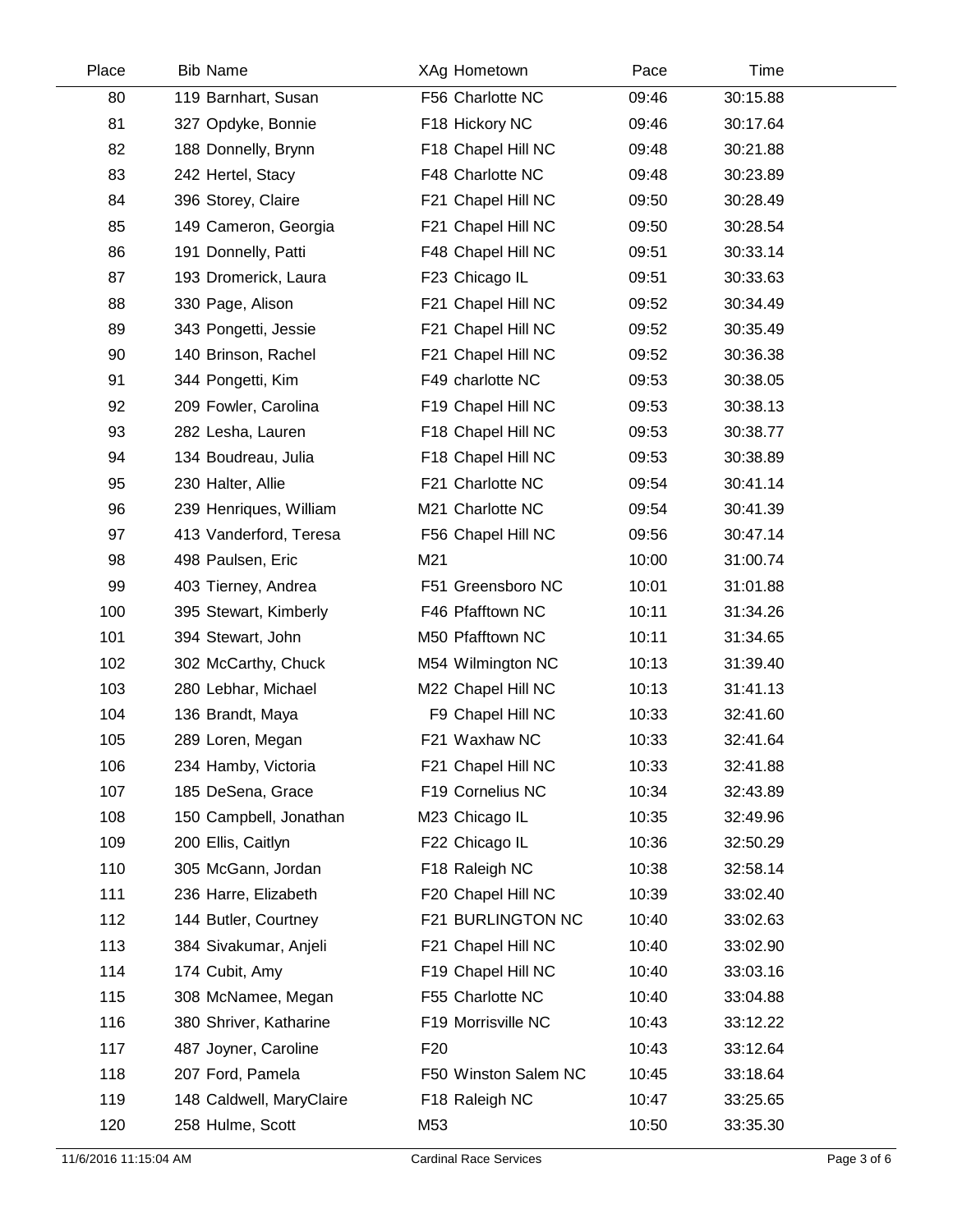| Place | <b>Bib Name</b>           | XAg Hometown       | Pace  | Time     |  |
|-------|---------------------------|--------------------|-------|----------|--|
| 121   | 156 Catlett, Marley       | F21 Chapel Hill NC | 10:52 | 33:40.39 |  |
| 122   | 404 Tierney, Patrick      | M55 Greensboro NC  | 10:53 | 33:43.88 |  |
| 123   | 418 Walsh, Steven         | M22 Greensboro NC  | 10:56 | 33:54.64 |  |
| 124   | 297 May, Andrew           | M53 Raleigh NC     | 10:59 | 34:03.35 |  |
| 125   | 310 Medlin, Meredith      | F21 Chapel Hill NC | 11:01 | 34:09.39 |  |
| 126   | 130 Blackerby, Georgeanne | F20 Chapel Hill NC | 11:01 | 34:09.63 |  |
| 127   | 378 Shook, Jim            | M51 Alpharetta GA  | 11:04 | 34:18.92 |  |
| 128   | 301 McCarthy, Charlie     | M23 Wilmington NC  | 11:06 | 34:23.39 |  |
| 129   | 416 Walsh, Jeff           | M54 Greensboro NC  | 11:08 | 34:29.89 |  |
| 130   | 389 Stephens, Emma        | F8 Chapel Hill NC  | 11:17 | 34:58.38 |  |
| 131   | 128 Benton, Brooks        | M21 Chapel Hill NC | 11:18 | 35:02.09 |  |
| 132   | 179 DeGeorge, Nicole      | F18 Chapel Hill NC | 11:22 | 35:15.05 |  |
| 133   | 235 Harding, Caroline     | F21 Chapel Hill NC | 11:23 | 35:16.16 |  |
| 134   | 218 Grady, Elizabeth      | F21 Chapel Hill NC | 11:23 | 35:16.38 |  |
| 135   | 190 Donnelly, Nicole      | F22 Chapel Hill NC | 11:29 | 35:35.61 |  |
| 136   | 189 Donnelly, Nick        | M54 Chapel Hill NC | 11:29 | 35:35.87 |  |
| 137   | 248 Hoffman, Alexa        | F19 CARY NC        | 11:31 | 35:42.21 |  |
| 138   | 254 Howard, Jordan        | F19 Chapel Hill NC | 11:31 | 35:42.77 |  |
| 139   | 332 Parker, Haley         | F21 Wilmington NC  | 11:32 | 35:45.89 |  |
| 140   | 357 Roethling, Meredith   | F20 Goldsboro NC   | 11:34 | 35:51.64 |  |
| 141   | 356 Roethling, Katherine  | F22 Goldsboro NC   | 11:34 | 35:51.65 |  |
| 142   | 201 Erdossy, Garth        | M41                | 11:36 | 35:56.26 |  |
| 143   | 483 Tortora, Liana        | F <sub>12</sub>    | 11:36 | 35:58.14 |  |
| 144   | 484 Chamberlin, Julia     | F <sub>12</sub>    | 11:37 | 36:00.90 |  |
| 145   | 482 Chamberlin, Florence  | F <sub>50</sub>    | 11:37 | 36:01.13 |  |
| 146   | 168 Clendaniel, Charlene  | F57 Chapel Hill NC | 11:43 | 36:19.65 |  |
| 147   | 295 Marlatt, Hue          | M50 Durham NC      | 11:43 | 36:20.15 |  |
| 148   | 392 Stephens, Sarah       | F11 Chapel Hill NC | 11:53 | 36:51.64 |  |
| 149   | 388 Stephens, Anne        | F46 Chapel Hill NC | 11:53 | 36:51.65 |  |
| 150   | 391 Stephens, Katherine   | F13 Chapel Hill NC | 11:57 | 37:02.06 |  |
| 151   | 390 Stephens, John        | M45 Chapel Hill NC | 11:57 | 37:02.50 |  |
| 152   | 347 Pope, Todd            | M51 Chapel Hill NC | 11:58 | 37:05.63 |  |
| 153   | 346 Pope, Lori            | F51 Chapel Hill NC | 11:58 | 37:06.14 |  |
| 154   | 375 Sefler, Julia         | F18 Cary NC        | 12:00 | 37:11.64 |  |
| 155   | 184 DeSantis, Damon       | M52                | 12:02 | 37:16.88 |  |
| 156   | 419 Wang, Xin             | F24 Chapel Hill NC | 12:05 | 37:27.88 |  |
| 157   | 123 Baudhuin, Maureen     | F50 Charlotte NC   | 12:11 | 37:46.63 |  |
| 158   | 121 Baudhuin, DJ          | M50 Charlotte NC   | 12:11 | 37:47.13 |  |
| 159   | 325 Nona, Lisa            | F45 Gastonia NC    | 12:16 | 38:01.17 |  |
| 160   | 126 Benfield, Abbie       | F20 Reidsville NC  | 12:16 | 38:01.88 |  |
| 161   | 115 Barlowe, Eva          | F20 Chapel Hill NC | 12:16 | 38:02.13 |  |